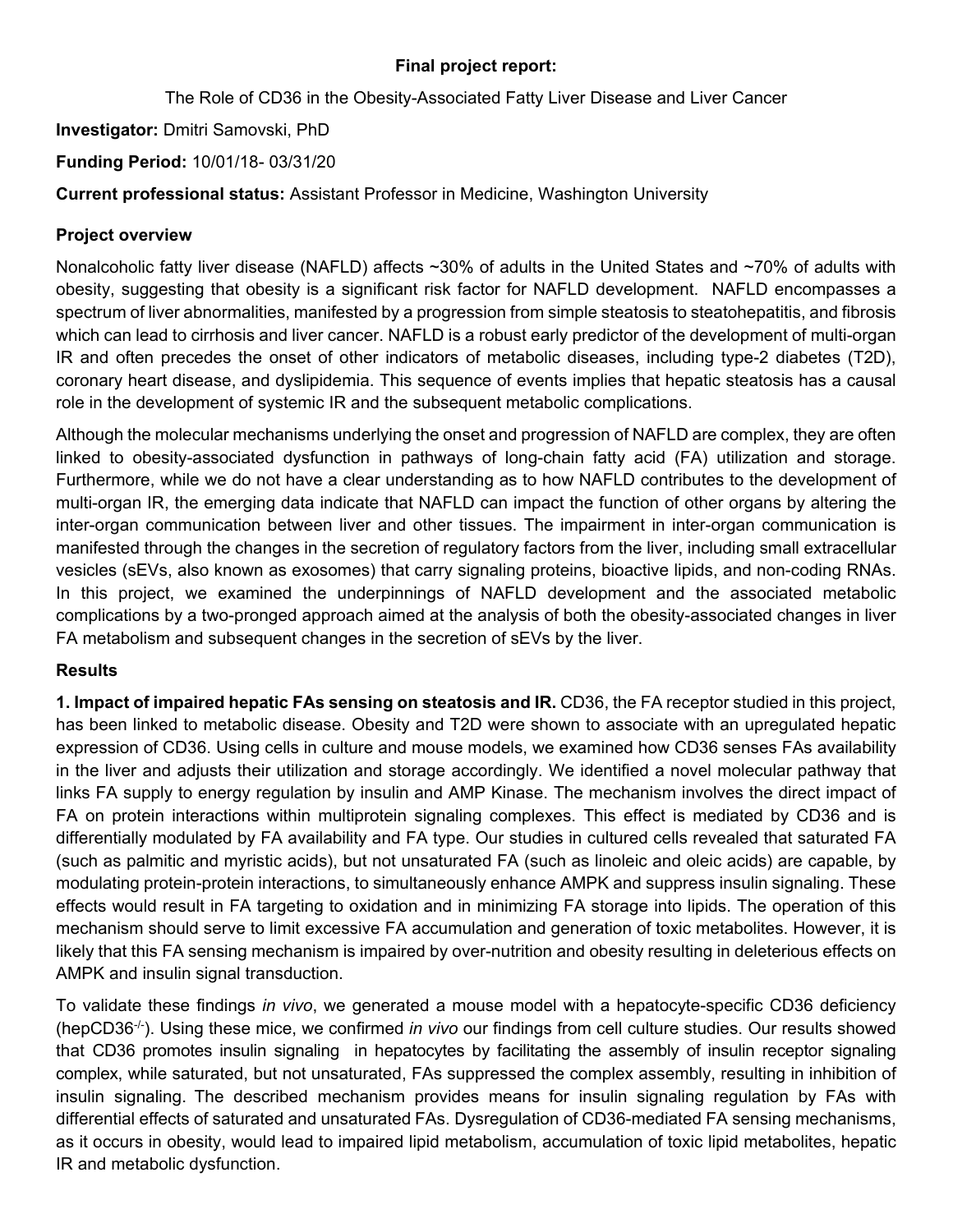#### **2. Differences in circulating sEVs between people with low or high intrahepatic triglycerides**

Small extracellular vesicles (sEVs) (also known as exosomes) are nanoparticles with a diameter <200 nanometers that are secreted by most cells in a tissue and provide a pathway for communication with other tissues. sEVs are membrane-bound vesicles that are formed inside the cell and are released from the cell on fusion with the plasma membrane. The composition of the sEV cargo reflects the cell of origin and is believed to mediate paracrine and endocrine communication between the tissue of origin and target tissues. sEVs can exert specific effects on gene expression and function of recipient tissues by delivering miRNAs (the most studied sEV cargo) as well as bioactive lipids, and regulatory proteins.

Obesity and T2D were shown to associate with increased abundance of circulating sEVs. We postulated that sEVs secreted from liver of people with NAFLD transport disease-promoting signals to skeletal muscle and other tissues and facilitate the development of multi-organ IR and the associated metabolic diseases. To explore this hypothesis, we initiated a pilot human study where we recruited subjects with obesity and either low or high intrahepatic triglyceride (IHTG) content (n=10 subjects/group). Plasma samples and metabolic profiles of human subjects were obtained through a collaboration with the Center of Human Nutrition at Washington University. The following metabolic characteristics were used as inclusion criteria for the study: 1) **low IHTG group**: BMI 30.0-44.9 kg/m2, normal fasting blood glucose and oral glucose tolerance and IHTG <5% of total liver volume; and 2) **high IHTG group**: BMI 30.0-44.9 kg/m2, impaired oral glucose tolerance and IHTG content ≥10%. Each participant underwent a comprehensive metabolic testing, including a state-of-theart assessment of liver fat and insulin sensitivity. We collected blood from all the participants and developed and optimized methods for reliable and reproducible isolation of circulating sEVs.

Currently, we are conducting systematic, high-throughput analyses of the isolated sEVs, to identify the specific cargo molecules (miRNAs, proteins and lipids) carried by sEVs of people with high IHTG. The content of signaling molecules in sEVs of people with obesity and low or high IHTG is systematically characterized, to identify the factors that contribute to IR and metabolic dysfunction associated with NAFLD. In parallel, we have been examining the pathophysiological effects of sEVs on IR in cells in culture. Our early findings show that sEVs from people with high IHTG induce insulin resistance in human muscle cells. These findings indicate that plasma sEVs in people with obesity and NAFLD contain molecules that promote metabolic dysfunction in muscle. Later, we plan to examine the effects of sEVs on IR and metabolic diseases in mice infused with the different types of human sEVs that we are collecting.

**Significance:** Obesity from over-nutrition is one of the leading causes of IR and T2D, two conditions that continue to increase at alarming proportions. IR is also at the core of the metabolic syndrome, which involves at least 25% of the population and is epidemic in some subpopulations such as African Americans. CD36, the FA receptor that was studied in this project, has been linked to the metabolic syndrome in various populations and our findings indicate that its connection to disease might involve its direct impact on insulin signaling pathway. In rodents, abnormal CD36 function contributes to IR and in humans, variants in the CD36 gene associate with the metabolic syndrome and with the susceptibility to coronary artery heart disease. Our findings provide a novel insight into the direct role of CD36 in hepatic FA sensing and insulin responsiveness and further promote our understanding of NAFLD pathogenesis.

As the second, clinical part of our project progresses, we aim to characterize sEVs from a larger cohort of human participants, to gain clinically important new insights into the causes of metabolic diseases associated with NAFLD. This pilot study helped us to establish the methodological framework that allows us now to tackle the link between NAFLD and pathophysiological changes in the content of circulating sEVs in humans. A better understanding of the factors underlying the link between NAFLD and metabolic disease of obesity could aid in the identification of novel biomarkers and clinically relevant therapeutic targets. The generous support by LLF has been instrumental to the success of both parts of this project and allowed us to generate findings that support our pending and future grant application and research papers.